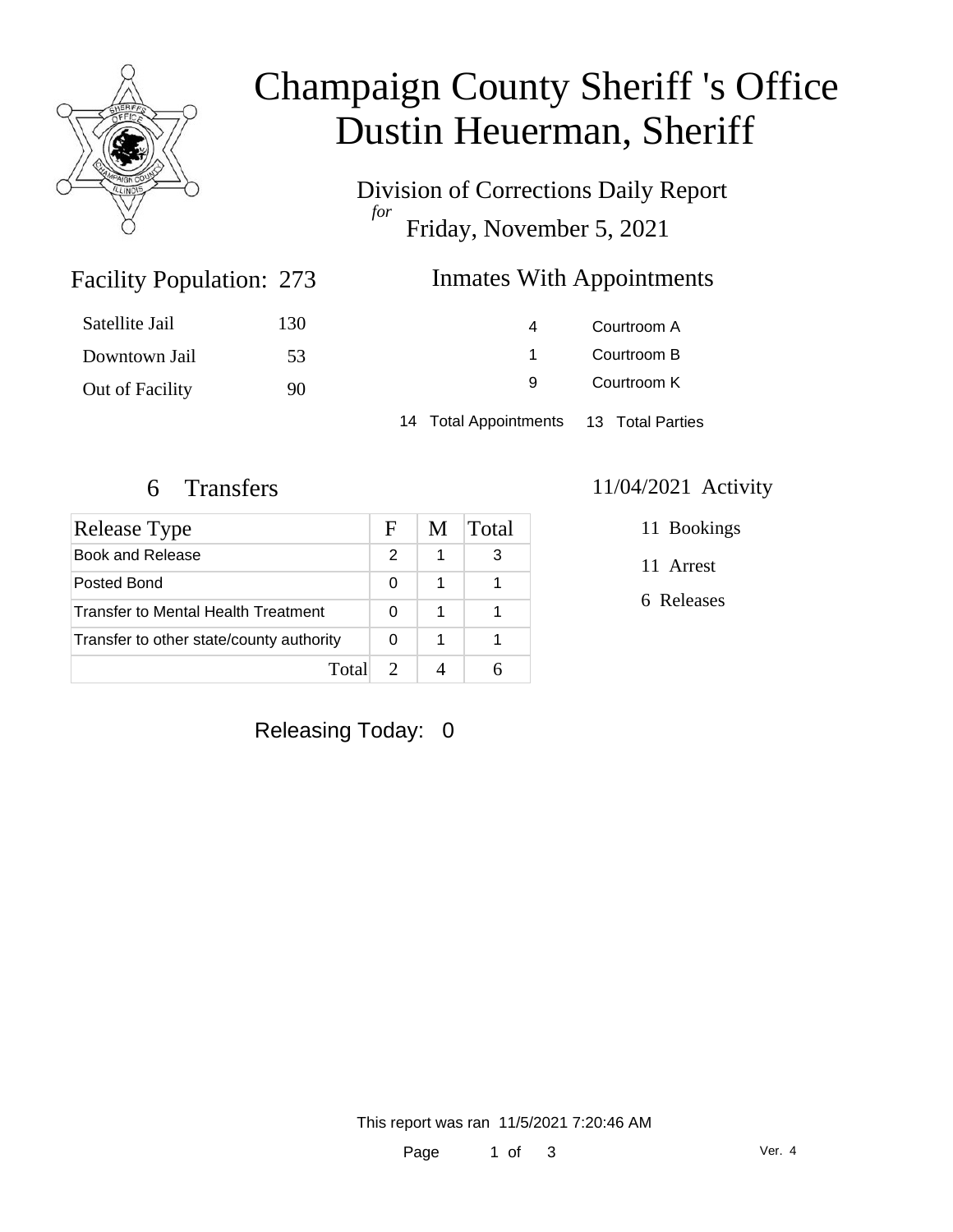

# Champaign County Sheriff 's Office Dustin Heuerman, Sheriff

Division of Corrections Daily Report *for* Friday, November 5, 2021

#### Custody Status Count

- Civil Other 1
- Electronic Home Dentention 20
	- Felony Arraignment 10
		- Felony Other 6
	- Felony Pre-Sentence 5
		- Felony Pre-Trial 184
	- Felony Pre-Trial DUI 4
	- Felony Sentenced CCSO 4
	- Felony Sentenced IDOC 16
		- Hold Other 4
		- Hold Sentenced IDOC 1
	- Misdemeanor Arraignment 2
		- Misdemeanor Other 1
		- Misdemeanor Pre-Trial 3
			- Petition to Revoke 2
			- Remanded to DHS 10
				- Total 273